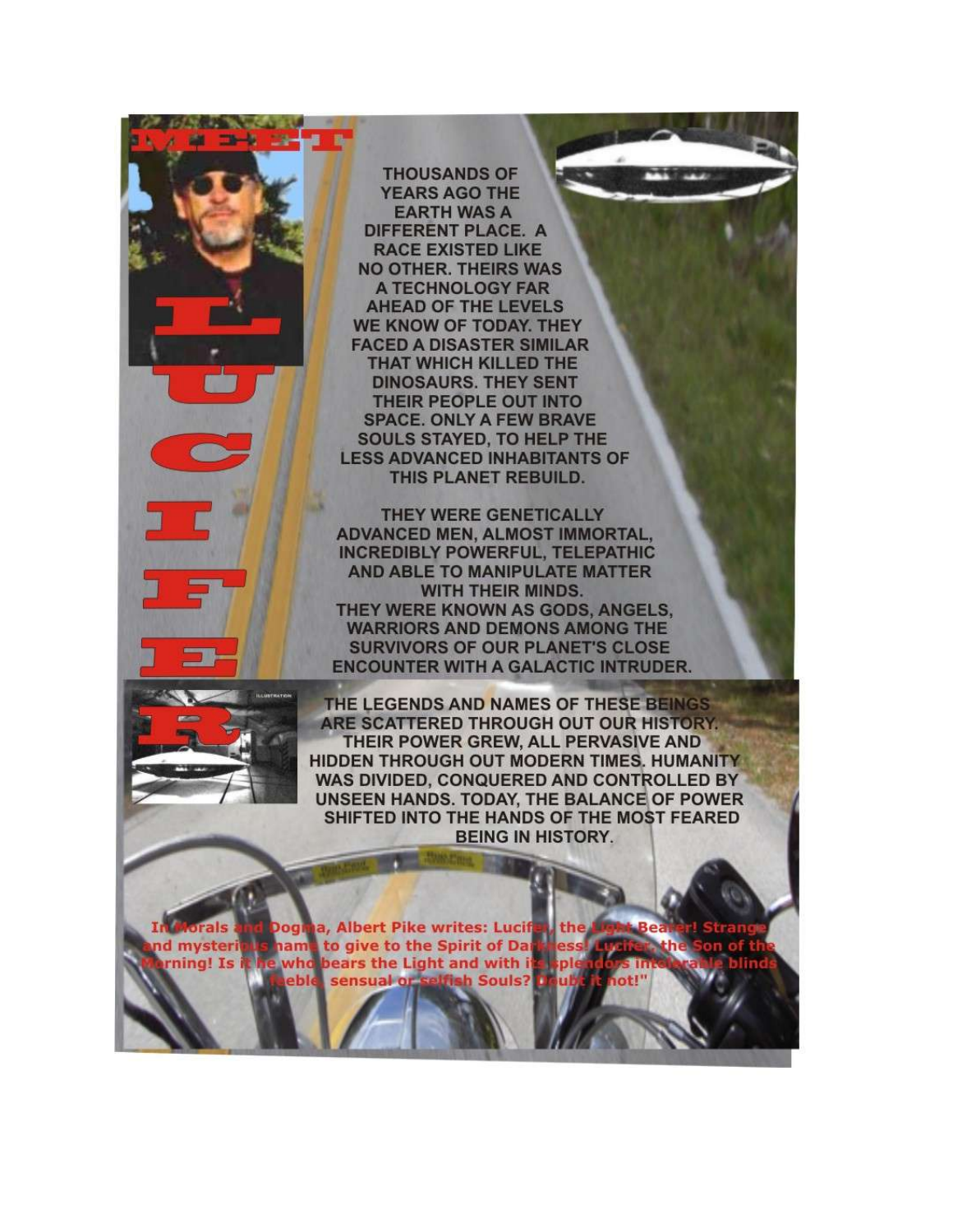# *RISE OF THE PHOENIX*

*Meet Lucifer, the Thunder Rider By Clayton R. Douglas An Original Television Series* 

### **Freemasonry Described by Albert Pike**

In *Morals and Dogma*, Pike wrote: "Masonry, like all the Religions, all the Mysteries, Hermeticism and Alchemy, conceals its secrets from all except the Adepts and Sages, or the Elect, and uses false explanations and misinterpretations of its symbols to mislead those who deserve only to be misled; to conceal the Truth, which it calls Light, from them, and to draw them away from it. Truth is not for those who are unworthy or unable to receive it, or would pervert it....The truth must be kept secret, and the masses need a teaching proportioned to their imperfect reason…

every man's conception of God must be proportioned to his mental cultivation and intellectual powers, and moral excellence. God is, as man conceives Him, the reflected image of man himself..."  $<sup>1</sup>$ </sup>

The next statement reduces the Masonic philosophy to a single premise. Pike writes: Lucifer, the Light Bearer! Strange and mysterious name to give to the Spirit of Darkness! Lucifer, the Son of the Morning! Is it he who bears the Light and with its splendors intolerable blinds feeble, sensual or selfish Souls?

Doubt it not!"<sup>2</sup>

*Horace Helms Holdings LLC CRD Publishing 3331 N. Dodge Tucson AZ 85715 505-908-9498 or 520413-2397*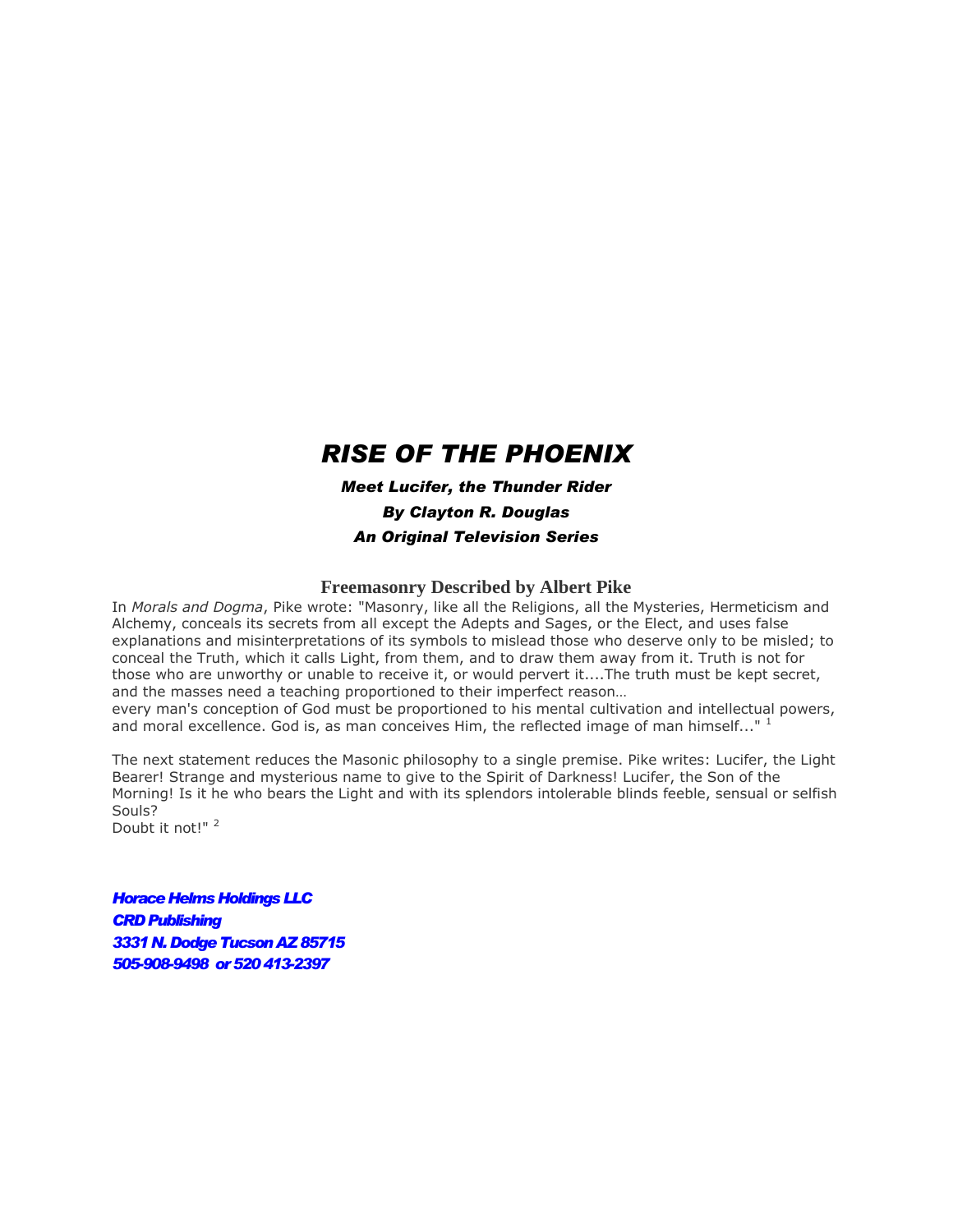# **EXT: MOUNTAINOUS DIRT ROAD. SINGLE CHROMED, BLACK HARLEY DAVIDSON KICKING UP DUST. RIDING TOWARDS DESERTED LAKE. LUCKY LOU RIDING BACK GROUND MUSIC PLAYS [\(SYMPATHY FOR THE DEVIL\)](http://abmp3.com/download/4122353-sympathy-for-the-devil.html)**

### **TEXT OVERLAYS THE ROAD AHEAD OF THE RIDER FAIDING INTO THE DISTANCE ALONG STRAIGHT STRETCHES.**

# **IN THE SKIES ABOVE AND BEHIND THE RIDER, FLASH SCENES OF WAR, BATTLES, FLYING SCAUCERS LEAVING THE PLANET WITH THUNDER STORMS AND SILVER SHIPS FLYING THROUGH THEM. THESE FILL THE SKIES WHILE THE WRITTEN NARATIVE FILLS THE ROADWAY AND SCROLLS INTO THE DISTANCE.**

THOUSANDS OF YEARS AGO THE EARTH WAS A DIFFERENT PLACE. A RACE EXISTED LIKE NO OTHER. THEIRS WAS A TECHNOLOGY FAR AHEAD OF THE LEVELS WE KNOW OF TODAY. THEY FACED A DISASTER SIMILAR THAT WHICH KILLED THE DINOSAURS. THEY SENT THEIR PEOPLE OUT INTO SPACE. ONLY A FEW BRAVE SOULS STAYED, TO HELP THE LESS ADVANCED INHABITANTS OF THIS PLANET REBUILD.

THEY WERE GENETICALLY ADVANCED MEN, ALMOST IMMORTAL, INCREDIBLY POWERFUL, TELEPATHIC AND ABLE TO MANIPULATE MATTER WITH THEIR MINDS. THEY WERE KNOWN AS GODS, ANGELS, WARRIORS AND DEMONS AMONG THE SURVIVORS OF OUR PLANET'S CLOSE ENCOUNTER WITH A GALACTIC INTRUDER.

THE LEGENDS AND NAMES OF THESE BEINGS ARE SCATTERED THROUGH OUT OUR HISTORY. THEIR POWER GREW, ALL PREVASIVE AND HIDDEN THROUGH OUT MODERN TIMES. HUMANITY WAS DIVIDED, CONQUERED AND CONTROLLED BY UNSEEN HANDS. TODAY, THE BALANCE OF POWER SHIFTED INTO THE HANDS OF THE MOST FEARED BEING IN HISTORY.

# **LUCIFER IS THE RIDER OF THE HARLEY. HE WEARS A DUSTY GREAT COAT. HE IS TELEPATHIC AND THE ACTOR'S VOICE PICKS UP THE NARATIVE AS THE MUSIC FADES TO THE BACKGROUND BUT HIS LIPS DO NOT MOVE. CAMERA FOCUSES ON HIS FACE AS HE NEARS THE LAKE.**



**MEET LUCIFER!**

**LUCIFER'S THOUGHTS ARE AUDIBLE WHILE SCENES OF THUNDER STORMS, VOLCANOS AND EARTHQUAKES FILL THE SKIES BEHING THE BIKE. FLASHES OF PYRAMIDS AND UFOS FLASH RAPIDLY ACROSS THE SKY REFLECTING HIS MEMORIES.**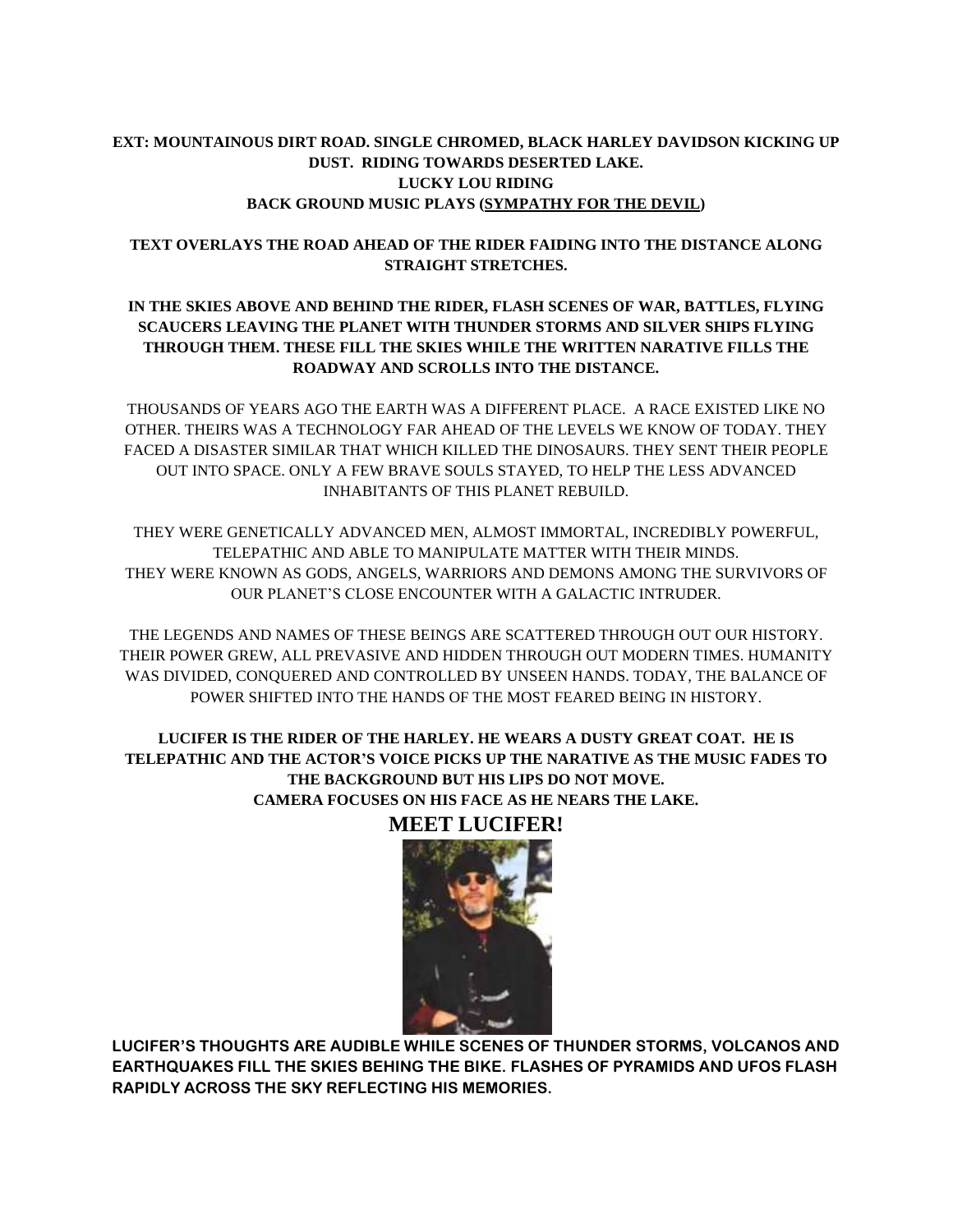**Revisiting the ancient sites had been the hardest on me. In my minds eye, I could see the happy populace at play in what had once been a resort. I could still see the statues and arches and massive buildings as they had been. I could see the old civilization as no one else on earth could see it!**

**Reality came rushing back in as the front wheel of my Harley hit a loose rock. I fought the handlebars to regain control and felt a small surge of pride at my mastery of the simple machine. I should have bought a jeep but I had grown very fond of this machine and the society within a society it represented. I was at ease with the coarse, rough, good hearted men who lived the last free lifestyle in an increasingly oppressive world. I have always gravitated to these kind. Lucifer stops the Harley, glances at the rock outcropping. Unconsciously, his fingers fondle his stash, the hollow key chain containing the tiny pills that kept him alive,** 

**I wondered how much longer I would continue to take them. Maybe my time had finally come. I did not like this new world order and the limitations it placed upon me.** 

**I sensed that the object of my obsession had already departed. Maybe the slogan in the sixties had been based on fact. Maybe God really was dead! His presence was lacking in this era. The children no longer feared him, respected their elders or life itself. There was no honor, no responsibility, no fear of retribution. Religion was reduced to feeding the poor and there was no fear of God or Devil in man anymore.** 

**Just as well, I thought. I am tired of the whole thing. Lucky was my nickname but luck had not been with me in my quest.** 

**There were still a few miles to go before the road ran out. I thought of the rash of UFO sightings. I was convinced that the government must have stumbled onto the secret of the magnetic drive in its research or found an alien craft or one of the ancient ships that once plied the skies of this planet. The vast number of sightings had made my search far more difficult Until now.**

**The place I was looking for would not be that elaborate. It would be far off the track beaten by civilization. It would have to have a large body of water. It would have to be high in the mountains. It would have to be deep enough to hold the mystery that had held mankind in its grasp for the last Five thousand years.**

**Around a turn, high up in the mountains and there was the lake I knew would have to be there. I felt a chill run up my back. Could this be the home of God? I felt like Indiana Jones seeing the Holy Grail for the first time!**

**I parked the bike at the water's edge. No one but a few disappointed fishermen and some four wheelers had ever come this way. The lack of fish in this lake was one of the reasons I was here.**

**The lake with no name and no fish was about a half a mile across. I slowly walked the shoreline, watching for something only I would see. My eye was drawn to a large rock formation that rose from the depths of the lake. The massive rocks reminded me of those scattered about the shores of Lake Titicaca but these were still rough and uncarved. The smallest of the boulders would have weighed more than two tons. No one would have thought of them as being moved by anything short of a volcanic eruption but, to my eye, they appeared to have been carefully placed and stacked. There was no natural outcropping of this type of rock for miles.** 

**My lifelong search was over. Here, on the banks of a lake in a tiny mountain range in the middle of the Mojave Desert lay the answer to mankind's greatest mystery.**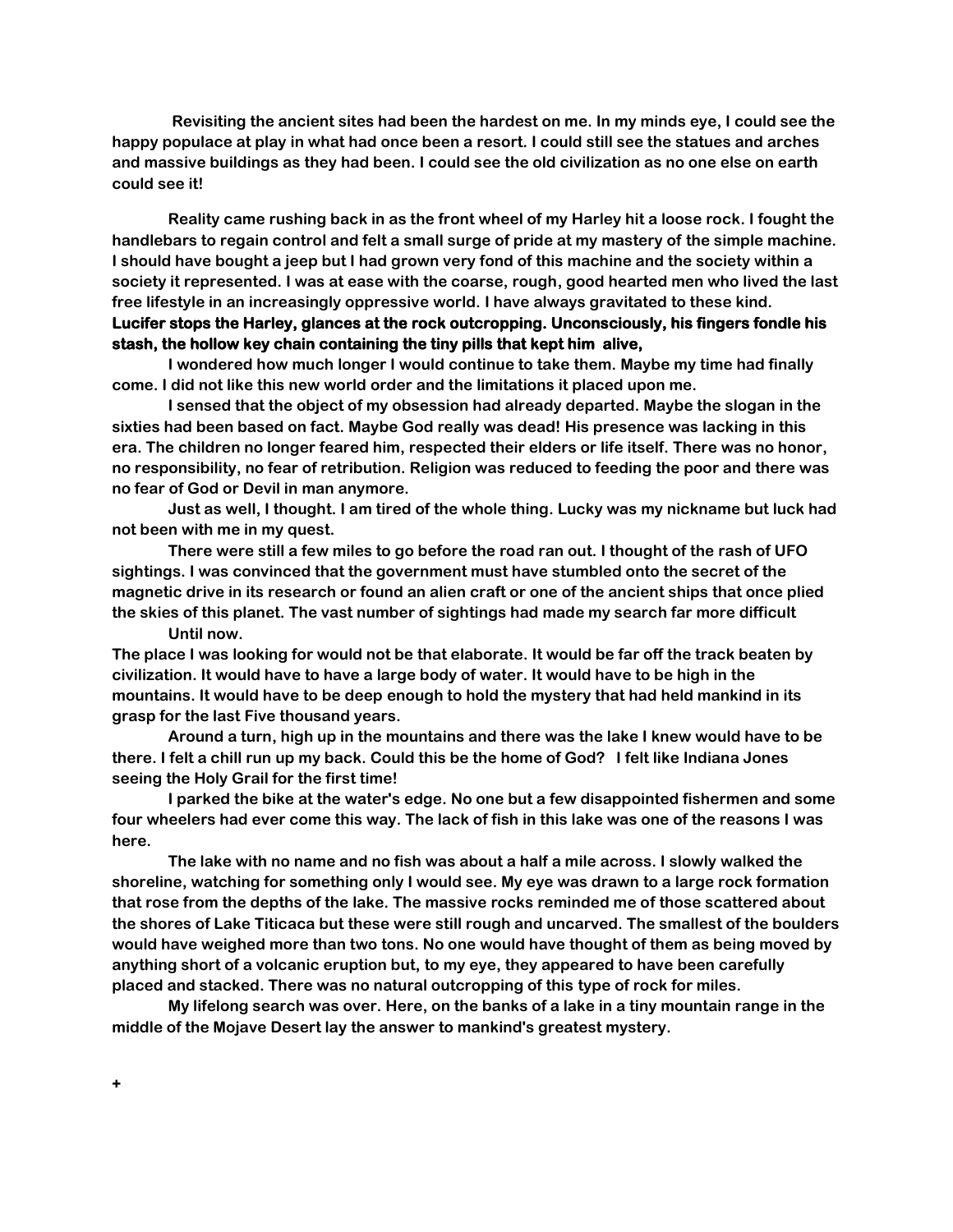### **INT: TUNNEL UNDER THE LAKE THROUGH ROCK OUTCROPPING: HATCH ABOVE AT THE END OF THE TUNNEL.**

**I ran shaking fingers over the hairline seams in the rocks until I found the hidden latch. The one ton, solid granite door swung open to reveal a staircase leading down under the lake itself as I knew it would. The air felt cool against my wind-burned face and I unsheathed the small maglight from my belt. There was no cobwebs, rats and few insects, so tight was the seal. The tunnel had been burned through solid rock and ran fifty feet beneath the lake bed. The tunnel ended abruptly. I directed the flashlight's beam upward and it reflected off a mirrored, seamless metal surface with five indentations in the center. I placed my fingers into the indentations and the ship responded like the old friend it was. The world had just changed course, just as we had predicted in the Mayan Calendar. Maybe the next passing of Nibiru would not be so devastating!**

### **INT: "HELL'S HALF ACRE" A BIKER BAR LOCATED ON THE EDGE OF PHOENIX OR LA. EARLY EVENING. MIKE JONES IS IN THE BAND PLAYING IN THE BAR.**

Conversations around the bar touch on a variety of subjects: Obama, the Tea Parties, Sara Palin, and Planet X. Conversation stops briefly when the dusty, leathered up LUCIFER walks into the bar. He sits next to PAPPY and KAREN is pealing the label of her beer on the other side. Someone sitting next to PAPPY is talking about 2012 and that he heard on the radio that Planet X was going to involve a Pole Shift and Phoenix might be where the North Pole is going to be in the future.

KAREN is raising her voice to make herself heard over her cell phone to cuss out someone who was supposed to take her to the Love Ride in LA that was coming up.

"They canceled it last year over the damn Economy. They are only letting 1000 people ride with Leno this year and you told me you could get tickets!"

KAREN stabs the hang up button savagely. "Lying Asshole!"

Lucifer takes a long pull on his beer. He looks at Pappy with a light of recognition and casts a glance at Karen approvingly.

To Pappy, who had not bothered to comment on his neighbor's comments, he said, "Tell him that it won't be here until 2015 and that the pole shift will only be 15 degrees. It will still be warm in Phoenix.

He turned to Karen and asked, "You want to go ride with Leno?"

They both stare at this stranger whose words seemed to embed themselves into their mind above the Music and conversation.

PAPPY: You got some inside information about this kind of crap?"

Karen: Do you have tickets?

LUCIFER: To both, "Yes!" He turns to look at PAPPY. "Feel like partying with Peter again?"

PAPPY: "Peter? Peter who?

LUCIFER: Peter Fonda. Easyrider. He is going to be with Leno at Glendale. They are going back to the original site where it started."

PAPPY: "When did I party with him? Or you?" with an attitude.

Lucifer, "Back when he made the Movie, the TRIP. They filmed it in the Sans Souci Temple in LA. It was Hosted by the Barons. God and Egg and John John. You were the only Dirty Dozen there."

PAPPY "That was forty years ago! I don't remember you!"

LUCIFER, "I was the one that made the call to Hendrix in New York and put him on the speaker phone"

The light of recognition shown in Pappy's eye. "I remember that. But that couldn't have been you. You ain't old enough.

"I age well. We met once before that. In the Jungle in Vietnam."

KAREN: "Excuse me. Are you asking me out? Are you telling me you have tickets?"

LUCIFER: I can get tickets. I can get us backstage. I have a seat available on my bike but there is a price."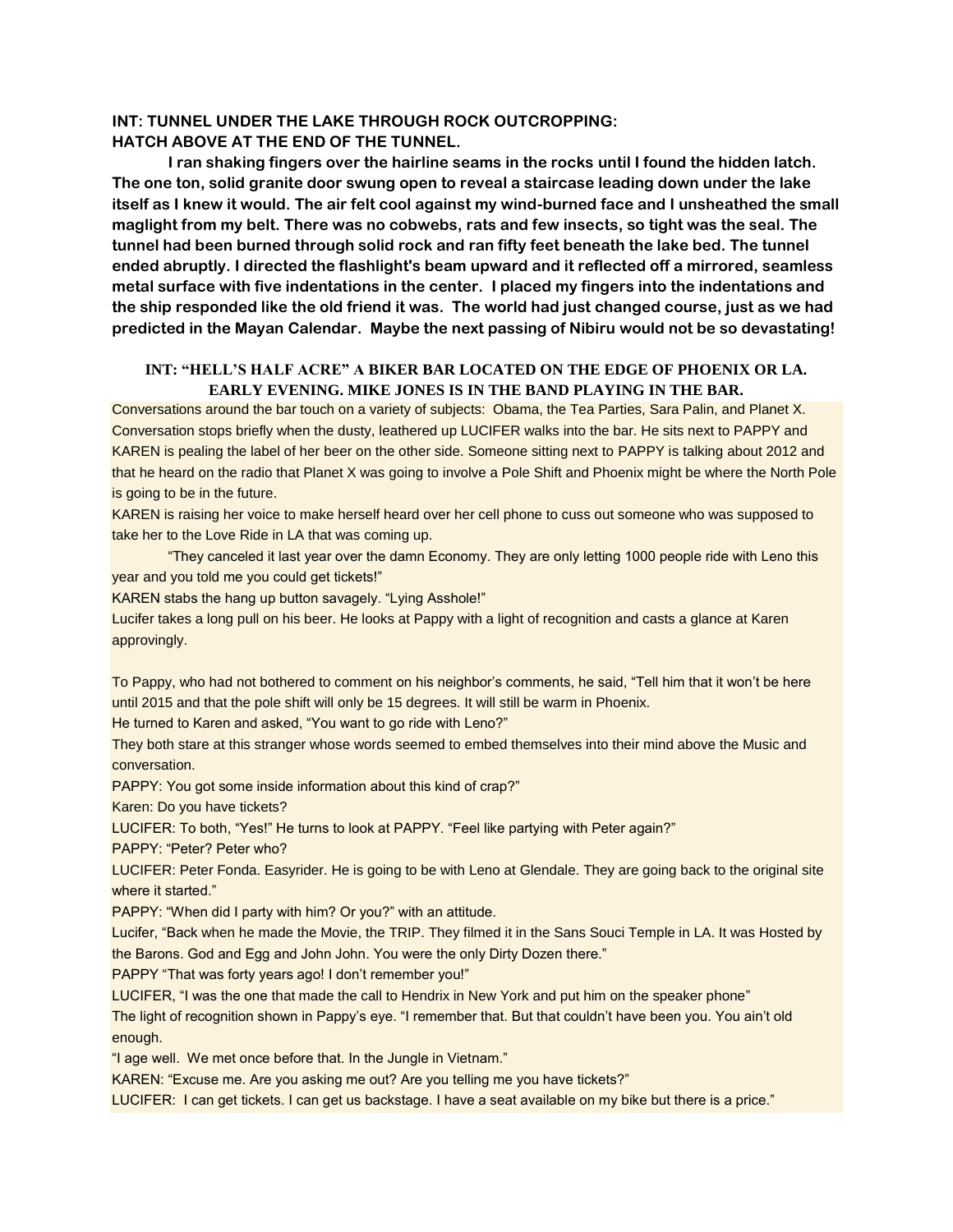KAREN: I'm sure there is. If you are as kind as you are cute you might get laid.

The BAND stops and his words ring out across the bar/

LUCIFER: I would want your soul!

MIKE JONES walks over from the bandstand. "Give them to him. Best deal you could make~ Hi Lou"

They shake hands. Lucifer says, I understand you are playing on both stages at the Love Ride. Think we could get three more passes?"

MIKE JONES - Of course. Oliver would do anything for you.

KAREN: Who is Oliver?"

MIKE JONES: The owner of Glendale Harley Davidson. The man who started the Love Ride. Lou has probably bought as many bikes from him as Leno has.

PAPPY: "So who are you anyway? You are too young to have been at the Temple or Vietnam! I am not in the mood for any head games played by a stranger."

MIKE JONES: "This is Lucky Lou. He is one of the best talent agents in the country. We met in Sturgis 20 years ago and he got me my first recording contract. What was the name of that Biker Rag you published out of Miami? Oh yeah, Rider's Xchange! Now that he mentions it, you don't look a day older than you did at Sturgis." To the others, Willie G. Davidson is the son of former Harley-Davidson president William H. Davidson and the grandson of Harley-Davidson co-founder William A. Davidson. He will be at the Love Ride too.

LUCIFER – "I am a little more than an agent and I am a little older than I look. Willie is a good man. His grandfather would be proud of him!"

PAPPY stares at him. "You knew him too"

LUCIFER – We met in 1903. That was a good year. That was why I liked Mike's song, Yesterday 1903 so well. He captured the essence of America then in his song.." He looks Pappy in the eye unblinkingly.

"That is why I backed him and Artie.

Something is happening here. Everyone is looking at each other.

PAPPY -"I might have to take you outside and beat the truth out of you. You are sounding awfully strange!" LUCIFER: "That might be fun if I was not suddenly pressed for time."

PAPPY: "Pressed for time? You are telling me you know people from a hundred years ago and you are pressed for time?"

LUCIFER: "Pappy, Karen and Mike, Pappy had the right idea. Let's go outside."

EXT: WITH THAT HE WALKS FROM THE BAR AND TO A DESERTED PART OF THE PARKING LOT. THE THREE OF THEM FOLLOW. THE PARKING LOT IS FILLED WITH HARLEYS.

Lucifer turns to them. Pappy adopts an aggressive stance. Mike is smiling and relaxed. Karen senses she has stumbled into something beyond behind her range of experience but is obviously intrigued by this tall, supremely confident stranger.

Lucifer: I don't have time to compress five thousand years of history into five minutes. I will try to answer your questions over the next year, if you will give me that time and loyalty. What I am going to tell you, you will not believe but you must. You must put aside all you think you know. My name is Lucifer. I was there when your Bible was written and my kin and kind are the source of all of your legends, myths and religions.

Pappy, "What are you trying to say? You weren't joking about wanting our souls? You are saying you are the Devil in person? You are the Nephelim?

The **Nephilim** [\(Hebrew:](http://creationwiki.org/Hebrew) נפלים, *Nefilīm*) were a race that came to dominate the [antediluvian](http://creationwiki.org/Antediluvial_civilizations) (pre-flood) world, and are referred to in the [Bible](http://creationwiki.org/Bible) as *the heroes of old, men of renown*. They were reportedly the children born to the "*[Sons](http://creationwiki.org/Sons_of_God)  [of God](http://creationwiki.org/Sons_of_God)*" by the "*daughters of men*". It is also most important to note that they are mentioned almost simultaneous to God's statement that He would destroy the earth [by flood,](http://creationwiki.org/Flood_of_Noah) and it seems from this association that their effect upon mankind was one of the primary justifications that brought the destruction.

"Nephilim" is rendered *fallen*, or possibly feller: a tyrant or bully. Several English translations rendered the word "giants", but of late translators seem to prefer leave it untranslated. The "giants" translation may have come from the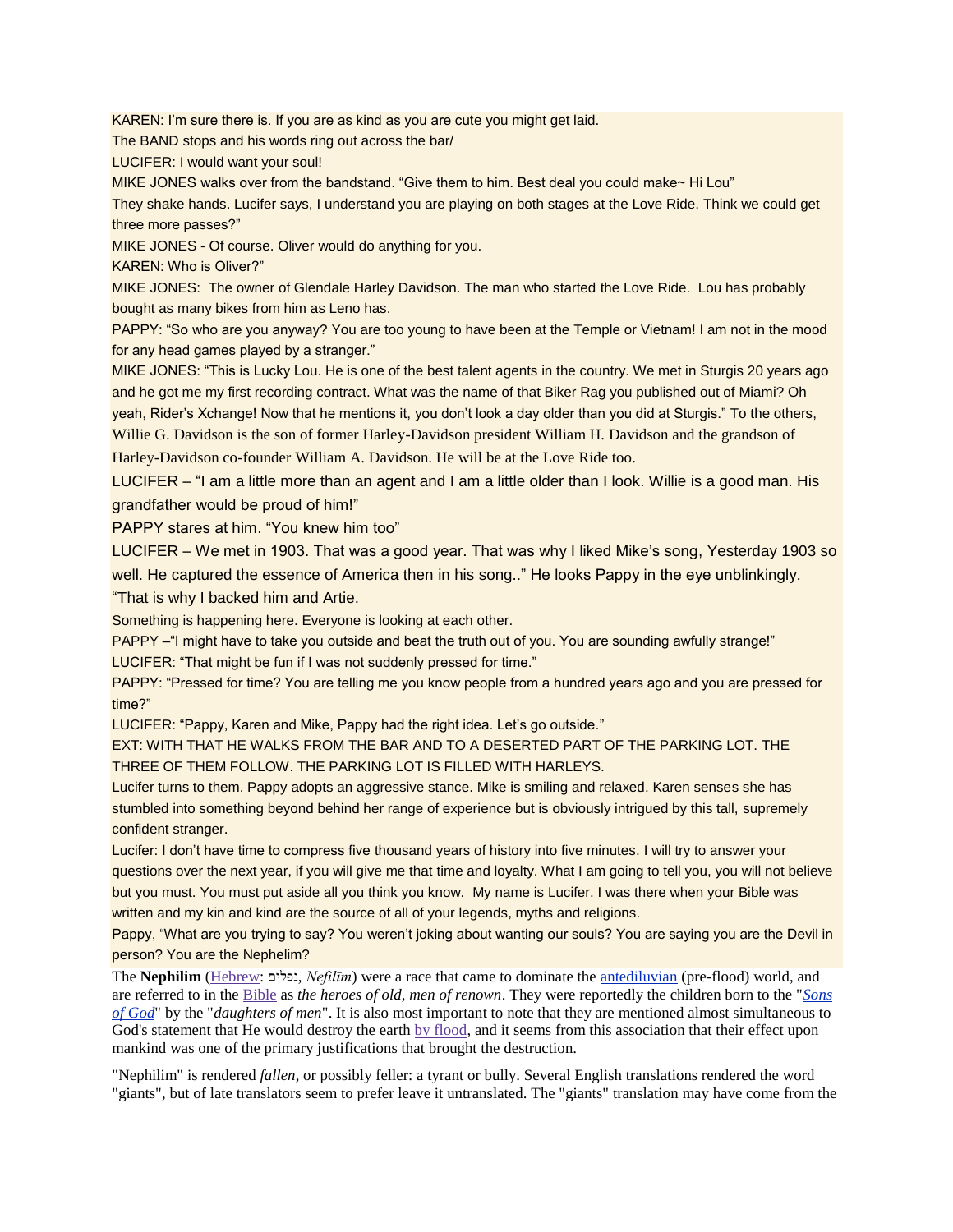Greek old testament where "nephilim" was "gegantes" which looks like "giant" but in modern Greek would be "titans". In Greek mythos, the titans were the supernaturally powerful offspring of gods and humans. In [Genesis 6](http://www.biblegateway.com/cgi-bin/bible?language=english&passage=Genesis+6&version=NIV) , where the global flood is described, it states that the Nephilim were also on the Earth *afterward*. Many therefore, assume that descriptions of giants in the Bible are references to Nephilim bloodlines. However, the only specific mention of Nephilim on the earth after the flood is part of the bad report from the spies in Numbers 13, a report that is called "bad" (or "evil") as in an unreliable source.

*"When men began to increase in number on the earth and daughters were born to them,*

*The sons of God saw that the daughters of men were beautiful, and they married any of them they chose. Then the LORD said, "My Spirit will not contend with man forever, for he is mortal; his days will be a hundred and twenty years." The Nephilim were on the earth in those days—and also afterward—when the sons of God went to the daughters of men and had children by them. They were the heroes of old, men of renown.*

Lucifer looked him in the eye and said calmly. "I was kidding about your souls. Kind of an inside joke. But I do want your lives and your commitment to being in my service. I am not the Devil. That was an invention of your clever ancestors to provide an enemy and a way to control you. Kind of like Al Queda today. I am Lucifer, the Light Bringer. I am over Five Thousand years old. I have been battling incomprehensible odds and incredible forces for all those years. My Friends became my enemies. We are Not immortal, just very long lived, with technology and mental abilities so far ahead of anything you can comprehend it would appear to be magic.

Up until today, your people AND I have been at war with a force that masquerades as good. Your gods are mostly false. Your Bible does not contain prophecy. It contains a plan. It is a history written by men who simply wanted to enslave you and your kind. They needed an enemy and they chose me because I wanted to give you the knowledge of a 100,000 year old civilization. My colleagues did not think you were ready. I was forced to agree with them in general. But the minds and intellects I have run across over the millennia have convinced me that there is a lot of hope for your races.

I am going to share with all of you a few glimpses of my previous life before the Conjunction that you call the FLOOD. Your GOD was my Captain of the Earthship HEAVEN. One of Six ships built to travel the Solar System, to contain all of the knowledge we had acquired. Others, like the Asgard, the Olympus and Osiris' RA were destroyed. **This is how it appeared to us aboard Heaven. I am using what you would term Telepathy, our mind to mind power of communication. It will feel like a dream or a drug to you. We have the ability to tap into the area you have called the Akashic Records.**

# A BIBLE VERSE POPPED INTO PAPPY'S MIND AND BECAUSE OF THE MIND LINK LUCIFER HAD INITIATED, PAPPY'S THOUGHTS WERE HEARD BY THE OTHERS. LUCIFER SMILED.

*The LORD saw how great man's wickedness on the earth had become, and that every inclination of the thoughts of his heart was only evil all the time. The LORD was grieved that he had made man on the earth, and his heart was filled with pain. So the LORD said, "I will wipe mankind, whom I have created, from the face of the earth—men and animals, and creatures that move along the ground, and birds of the air — for I am grieved that I have made them."* - [Genesis 6:1-7](http://www.biblegateway.com/cgi-bin/bible?language=english&passage=Genesis+6%3A1-7&version=NIV)

# **INT: SOUND STAGE. CREW, WITH A GIANT, GREY HAIRED BEARDED CAPTAIN. TET LORD IS ANGRY AND EMOTIONAL. HIS WIFE WAS KILLED BY A METEOR BEFORE THE SHIP LEFT ATLANTIS. CAPTAIN LORD WENT MAD. LUCIFER TRIED TO MAKE HIM FOCUS ON THE SHIP'S CREW AND MISSION AND HE TOOK IT AS A THREAT TO HIS COMMAND.**

**The crew on the circular ship wear devices on their backs that can negative gravity and are perceived as the Angel's wings. The Ship's skin can become translucent or invisible. The experienced Angels were accustomed to the sudden disappearance of their hull and outside**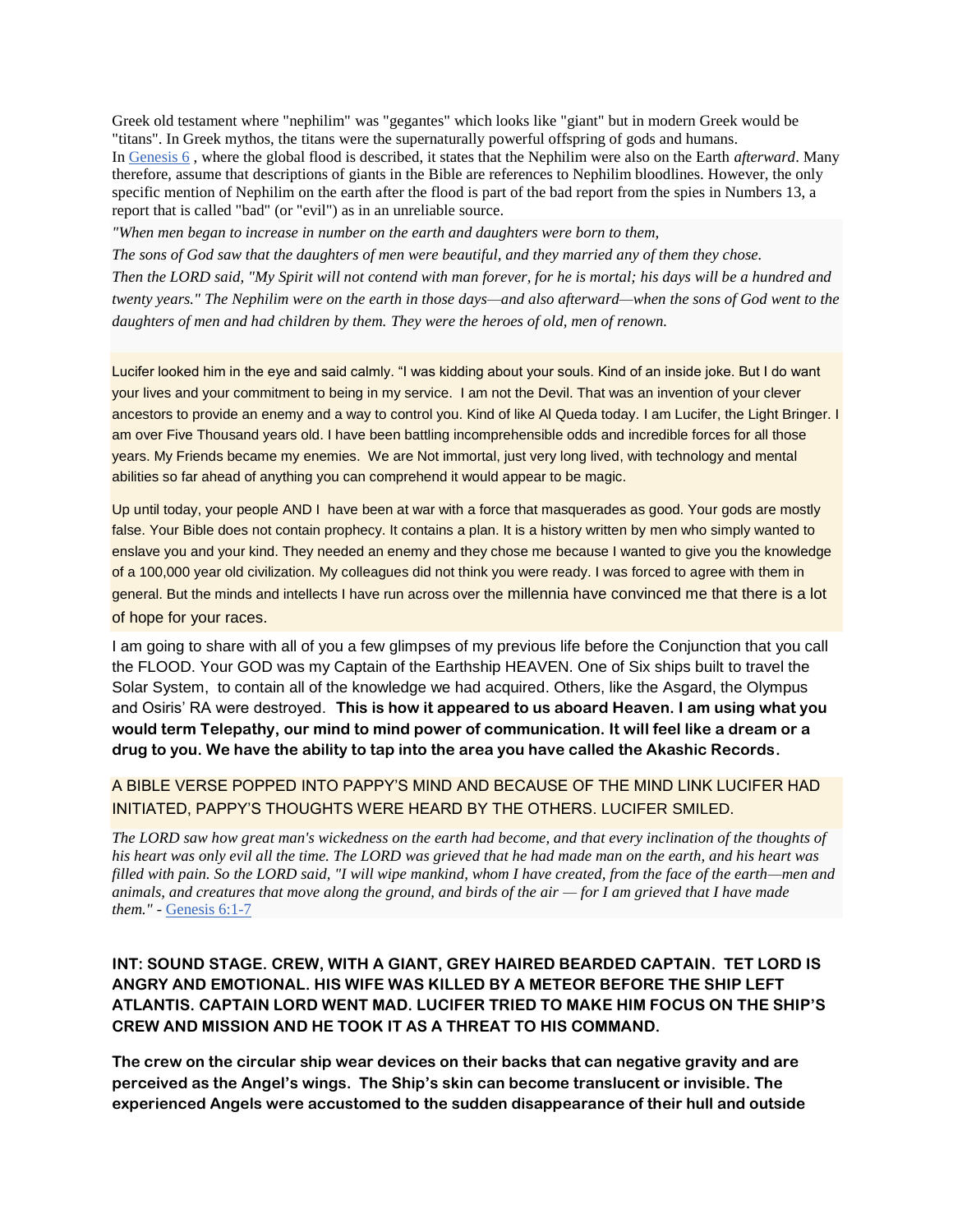**shell. The crew appear to be standing above a fiery sky, enormous lightning bolts and raging storms.** 

#### **TET LORD CAPTAINS LOG**

**The End was upon us. In a little less than a day, Atlantis had sunk beneath the waves.**

**The next day brought us the news of our remaining companionship. A mile above the surface they had been hit by a tidal wave and forced to land.** 

**Communications were broken; We hoped beyond hope that the ship might still be intact and the knowledge it contained, safe.** 

**It is impossible for the mind of man to cope with catastrophes of the magnitude that we witnessed: the burning sky, as tons of flammable material poured on the Earth from Mars; the walls of water that covered over three quarters of the land masses, including the tallest mountains on Earth that happened to be on the side pointing at Venus; the horrible roaring of the wind and tortured Earth as the magnetic fields of the three planets met.** 

**The Earth's rotation ground to a halt, stopped by gravitational forces beyond our wildest imagination. To us it appeared that the sun had stopped in its path. When it finally started again it was going in the wrong direction... from East to West.**

#### **EXT: PARKING LOT.**

**The Three, standing once more on the solid, hard and real parking lot. The roar of departing motorcycles replaced the roaring of the Storms and crashing Thunder.** 

**PAPPY – That was a Hell of a rush Lou! If you can make us see that kind of scene, from your memory or your mind, then you have the ability to make people see or do whatever it is that you want them to do. I'll bet you could erase your presence from our minds. We would not even be able to see you. That would make you, like that craft, to become invisible.**

**LUCIFER – "Very Good. You have a special ability. Made you good in the Jungle and effective in that Search and Rescue stint as a Deputy Sheriff. To bad you had to give that up to become President of the Dirty Dozen. Yes, I can do things like that. I have done it in the past. I have use of Gravitational device so I can jump over Telephone wires and you should see my Harley Hauler. It seats four and holds two Harleys. Makes the Harley's invisible too. Looks like a Giant Bird of Prey. Want to go for a putt on the Autobahn or tour the Alps?** 

**PAPPY - What do you want from us? You must have plenty of money. Do you have access to that ship we were on?**

**LUCIFER – The Ship was lost to me for 5000 years. I was banished to Earth by Tet Lord. The world, as you see it, is the work of a man who admits his loss drove him mad. He built his power base and I built mine.**

**MIKE JONES – His power base?**

**LUCIFER – Churches. Religions. Priests. Rabbis, Pastors.** 

**MIKE JONES – And Yours?**

**LUCIFER – The Three MMMs. MOTHERS, since EVE they have been fond of me. The Ultimate Bad Boy I guess. MASONS- My Roles in the Civil War made Albert Pike quite fond of me. MONEY LENDERS – The**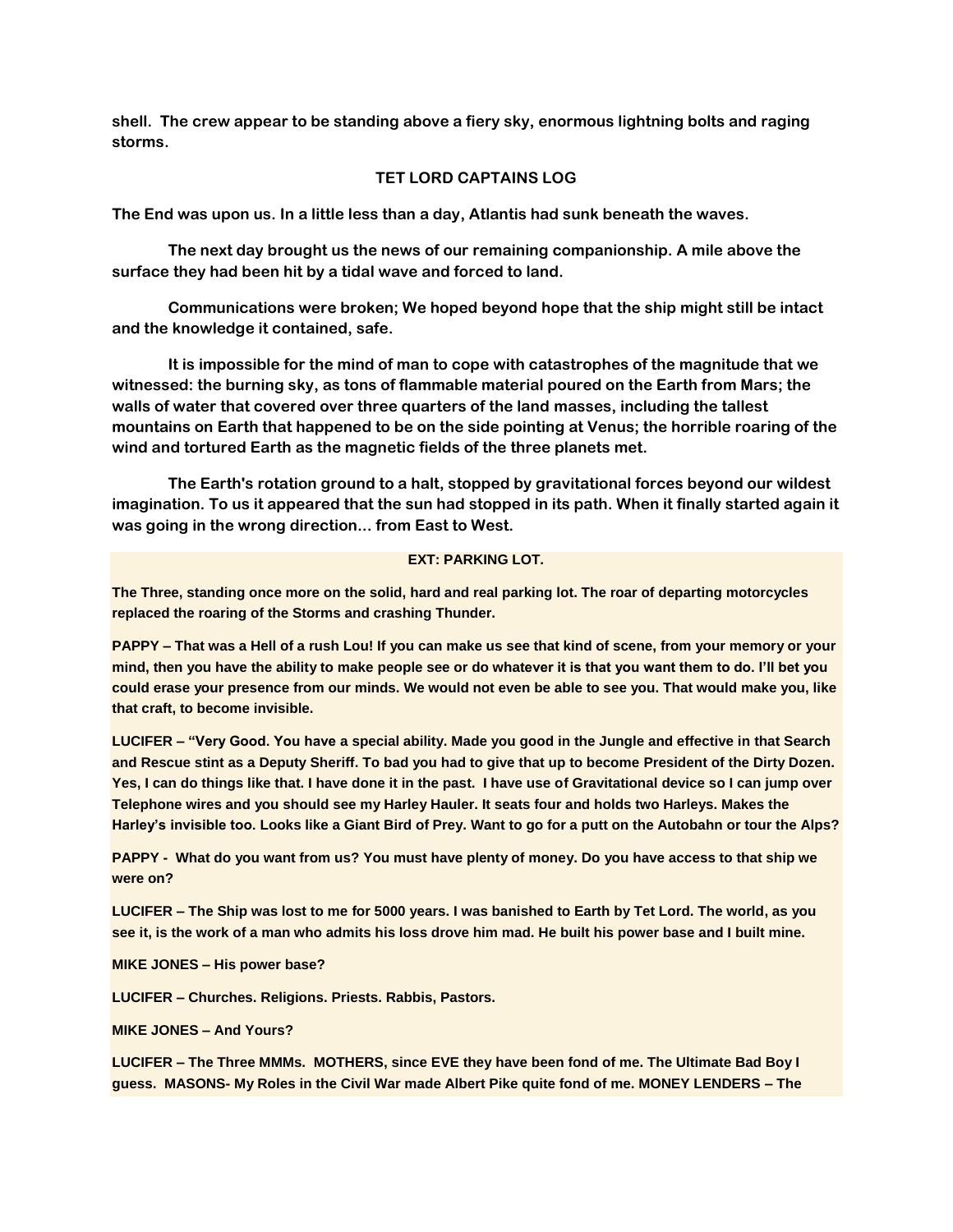**Banksters, the Rothschilds , the Rockefellers, The Schiffs and Bushes. Industrialists are mine. The Guys Jesus ran out of the Temple. I was responsible for causing the Kings to give Rothschild his start.** 

**KAREN – So why us? The Patriot Movement, the Ron Paul Campaign, the Obama Debacle has exposed these organizations, and companies like Big PHARMA, Weapons and War we call our Defense Industry. You think we would sell out the people to someone like you? Work for you?** 

**LUCIFER – No I don't. I have an ability to see deep within a person's soul. The banksters, politicians, commissars, communists, and the religious leaders and easily tempted and manipulated by wealth. They are eager to sell themselves and their own people. Jesus called them out and they killed him for it. Yet we had many conversations and I offered him my help and support. He turned me down and died alone. He was an incredible man. But so are all of you.**

**I have been watching all three of you for years. Karen, I took your picture in Miami 30 years ago. Mike is an incredible musician and song writer. His movies are going to sell well in the future. Pappy is one of the best security man I have ever met. Saw you knock that Cowboy out of his boots at Mister Lucky's when Waylon was playing there. Things have changed since yesterday. Up until then, the best I could hope for was a stalemate. It has been that way for several thousand years. Man never had the power that he has now.**

**The rebirth of atomic power in 1946 changed the game. Now it is time to change the way the game is played. If you think of the damage done by the Crusades, Wars and Drugs, the Churches are as guilty as the Banks and governments. Once we had the power to rebuild the Earth. We made wrong Decisions going all the way back to the parables of EDEN. Until yesterday, I did not have the power to make the changes that I think should have been put into motion thousands of years ago.**

**I now have access to the Earth Ship Heaven you saw. I got into all of this trying to help you and prevent your enslavement. It was your "GOD" who did not want you to know Good from Evil. Why? You might have seen his madness.**

**I have traveled among the elite of the world. I find more pleasure riding a motorcycle and talking to you three than conversing with Kings or Pharaohs. I have traveled beneath oceans and to other worlds and been demonized, hated and feared unjustly, while I walked among you. But I am still a man like any other.**

**Every Civilization built has benefited from my knowledge and my guiding light. The organizations I started have proven Lord's trepidations were accurate. They have overstepped their bounds and their cruelty knows no limit. I want to bring about that 1000 years of peace and reach out across the stars to find my people. I want you to be the ones to keep my head on straight. Keep my thinking clear. I am tired of being alone.** 

**KAREN – You want to undo 2000 years of virtual slavery. I could go for that. But you would have to promise to allow us to think for ourselves and tell you what we think.** 

**LUCIFER – Free Will is the true gift of Mankind. I will honor yours.**

**PAPPY – I might be good for something for a few more years.**

**MIKE JONES – I guess I have been working for you for a few years now. Maybe this will just be another real long continuous Gig.** 

**Lucifer – Well, let's seal the deal with a ride to the Love Ride.**

INT: SHIP SET

INSIDE THE SHIP THE DAY BEFORE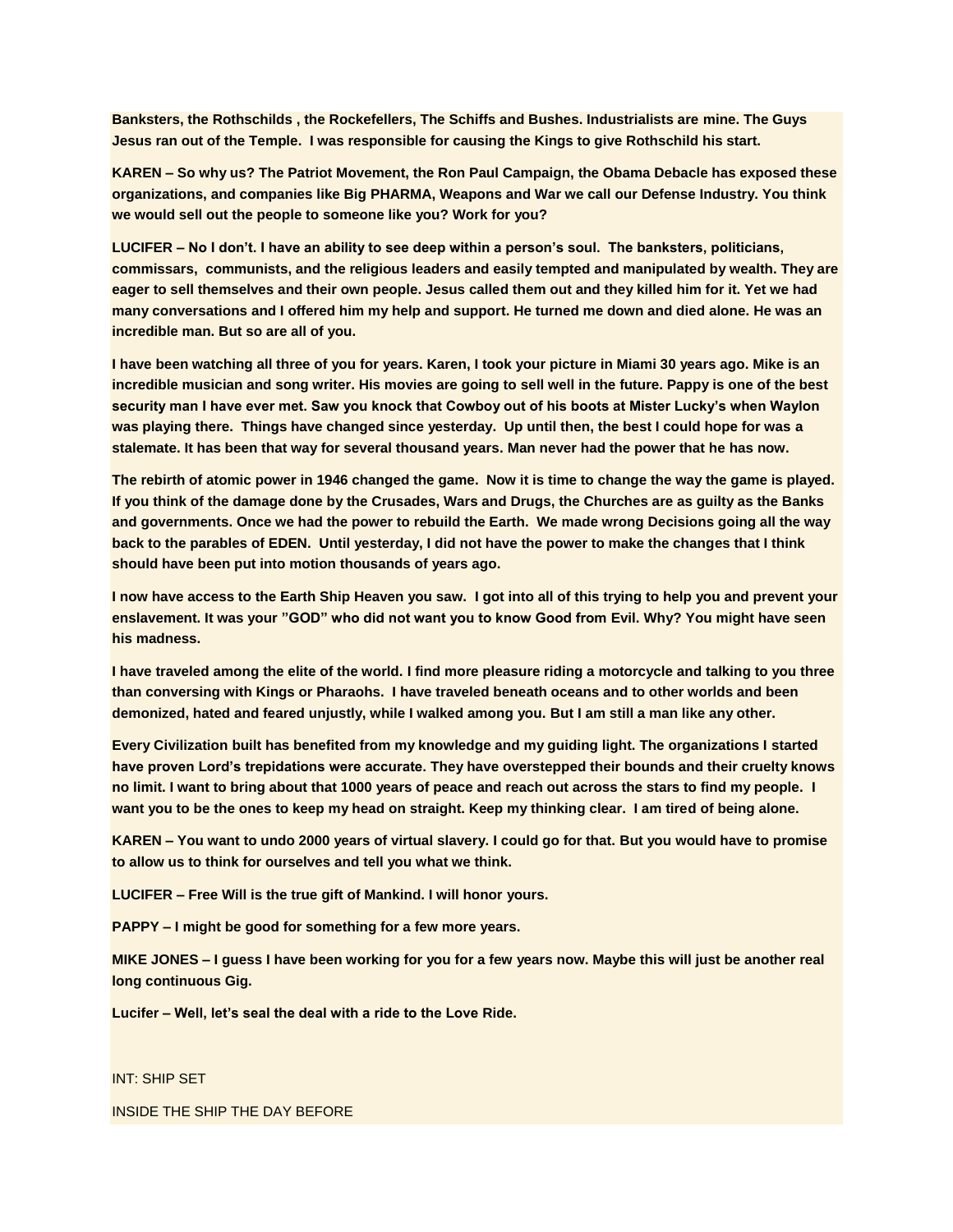**The room was dimly lit by instruments. As I entered, the movement triggered a brighter set of lights and I saw him in the corner, leaning over a charting table. His long white hair flowed over the edge of the table and his head rested on the book he had been writing in.** 

**In this sterile atmosphere there was no decomposition. He looked as though he was merely asleep. I half expected to see his eyes open and a smile to shine through the snow white beard as he saw me.**

**Before touching him, I removed my jacket. I didn't want to soil the spotless white robes. Even in death, he was massive. It took all my strength to lift him from the chair and carry him into his cabin off the control room. Laying him in his bed, I stared at him for fully five minutes as silent tears ran down my cheeks. This was not the ending I had envisioned. I felt none of the hatred that had welled up in my soul in the past. The quest that had driven me was over. I had found my grail and but no joy or satisfaction. I had found the foundation of every legend, of every religion. I now possessed the greatest secret in the universe. I now held the key to power beyond mortal man's comprehension. I had access to knowledge forbidden man for centuries. I had won the greatest game ever played. Yet I felt nothing but emptiness and loneliness.**

**Returning to the control room, like misty ghosts, the almost ancestral memories flooded my consciousness. Sit down in the throne-like Captain's chair, touch this and the craft would rise, silently, responsively, immediately, to an altitude above the highest satellite. Touch there and a laser beam would carve the greatest stone into an engraved portal. Another touch and it would be lifted, transported, and transplanted with micro-millimeter accuracy. The same button would part seas, smash walls and destroy cities.** 

**I touched nothing. Instead, I walked over and sat down in the seat he had died in. I opened the book he had been writing in. The entries were a combination of pictographs and runes no modern man had ever seen. There were no more than two or three archeologists could have translated.**

**Opening the book, I read:**

**"I was mad once."**

**Only now, after so many years, can I see clearly. I am afraid it is too late to undo all I have done. I hope that someday someone will be able to read this chronicle without their being blinded and prejudiced by the chain of events I, in my madness, started.**

#### CAST OF CHARACTERS

#### LUCKY

**A 6000 year old immortal, one of the original "Angels" on one of the Earth Ships, the Phoenix, built to survive the last passing of Planet X called the Conjunction by the scientifically advanced Atlanteans. His crew was assigned this ship to ride out worlds in collision. It became the source of all religions and all legends. Lucifer/Lou, former "First Angel", is a tall, dark haired man with piercing blue eyes, an engaging smile and a presence that is felt, rather than seen.** 

**(Scenes from 2012 would be applicable here.)**

**Pappy, William Carroll. Former President of the Dirty Dozen MC, Vietnam Vet**